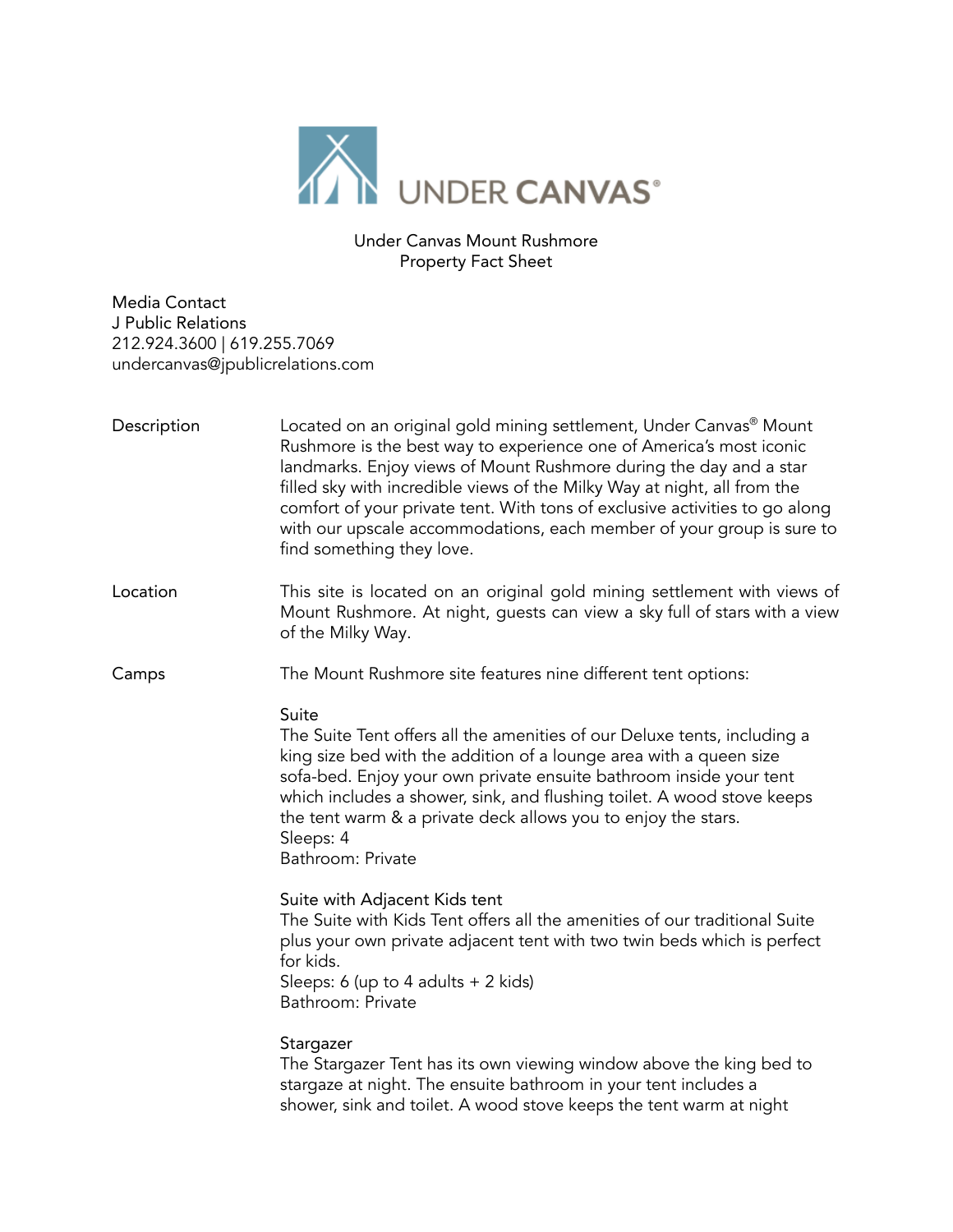and a private deck allows you to enjoy the outdoors. Sleeps: 2 Bathroom: Private

#### Stargazer with Adjacent Kids Tent

The Stargazer with Kids Tent offers all the luxuries of the traditional Stargazer plus a private adjacent tent with two twin beds for the kids. This layout is designed for families looking for a unique addition to their adventure. Sleeps: 4 (2 adults + 2 kids) Bathroom: Private

#### Deluxe

The Deluxe tent boasts a plush king size bed along with its own private ensuite bathroom inside your tent which includes a pull-chain shower with hot water, sink and flushing toilet. A wood stove keeps the tent warm at night and a private deck allows you to enjoy the night stars. Sleeps: 2

Bathroom: Private

### Deluxe with Adjacent Kids Tent

The Deluxe tent boasts a plush king size bed along with its own private ensuite bathroom inside your tent which includes a shower, sink and flushing toilet. A wood stove keeps the tent warm at night. The adjacent Kids Tent with 2 twin beds next door allows your kids to camp out right beside you.

Sleeps: 4 (2 adults + 2 kids) Bathroom: Private

### Safari Tent

Each of our large canvas Safari tents comes with a king size bed and wood burning stove. Just moments away from your tent refresh yourself in one of our comfortable bathrooms, which host hot showers, flushing toilets, and sinks.

Sleeps: 2

Bathroom: Bathhouse

#### Safari with Adjacent Kids Tent

This canvas Safari tent comes with a king size bed plus an adjacent kids tent with 2 twin beds. Just moments away from your tent refresh yourself in one of our comfortable bathrooms, which host hot showers, flushing toilets, and sinks.

Sleeps: 4 (2 adults + 2 kids) Bathroom: Bathhouse

### Safari with 3 Twins

Each of our large canvas Safari tents comes with 3 twin beds. Just moments away from your tent refresh yourself in one of our bathhouses, which host showers, toilets and sinks.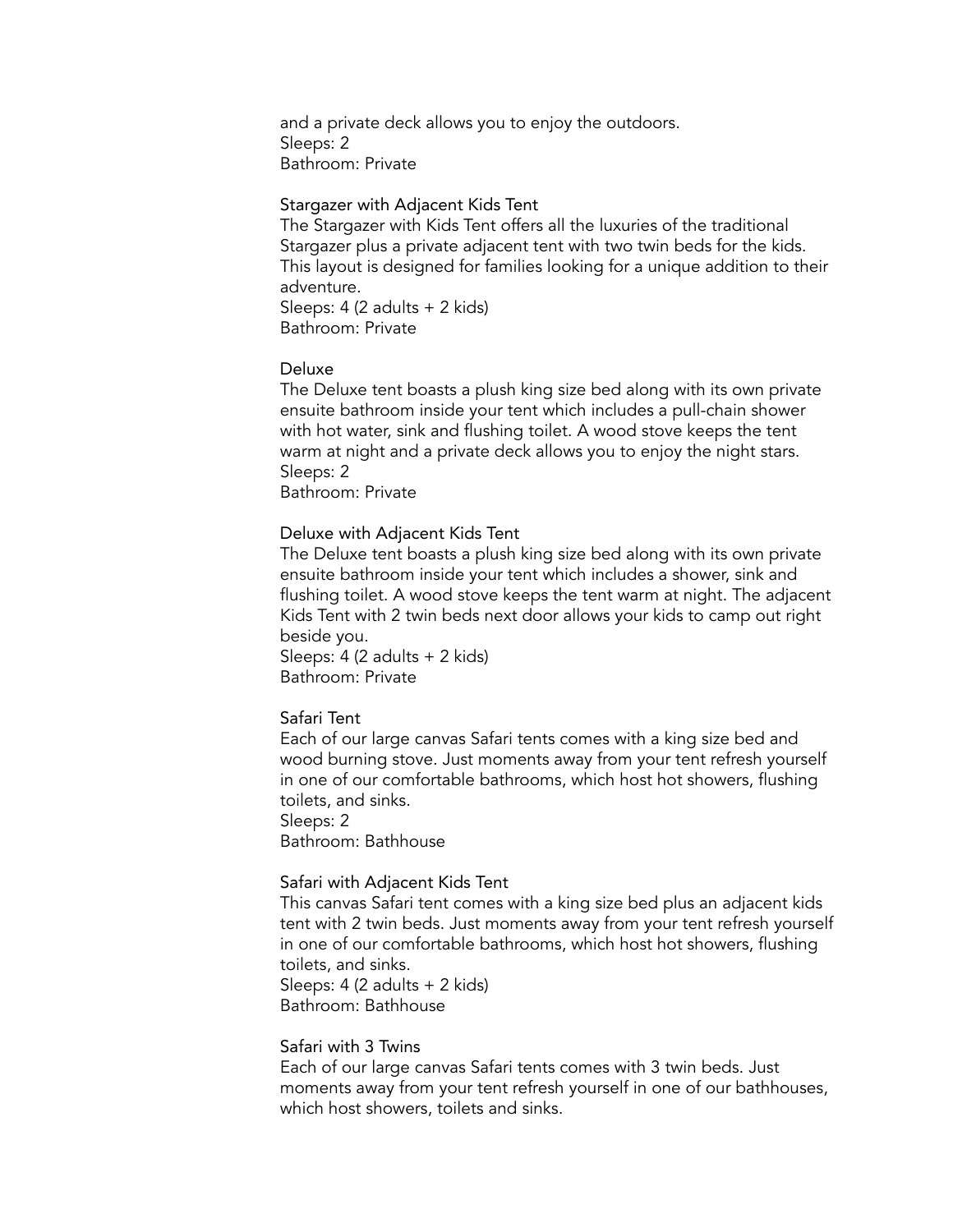Sleeps: 3 Bathroom: Bathhouse

\*\* Camp Cot: A minimalist camp cot can be provided within the main tent (Suite, Stargazer, Deluxe or Safari) for 1 child for an additional fee.

### Amenities

- 24-hour reception desk
- Daily housekeeping, upon request
- USB battery packs
- Nightly campfire with complimentary s'mores
- Onsite dining
- Free parking
- Yoga deck
- West Elm furnishings
- Board games
- Gift shop
- Organic bath products
- **•** Guest Experience Coordinator
- Complimentary on-site programming
- Complimentary artisan teas, hot cocoa and Bluestone Lane coffee

## Adventures Experience the very best of America's greatest national parks and monuments with Under Canvas' adventure programming. An Under Canvas Adventure Concierge is on call to assist each guest with curating an unforgettable trip in advance of their stay, where travelers can add on any adventure of their choosing from a tailored list of guided experiences with trusted Under Canvas partners, including:

### Kayak and Stand Up Paddleboard Tours

Push and paddle in one of the largest lakes in Western South Dakota. Pactola Lake is the perfect landscape for a guided paddleboard and kayak tour as there is so much to see and experience. Take it slow and breathe in that mountain air; get out and swim around or hop onto a cliff and dive in.

### Private Guided Hiking

The Black Hills and the surrounding areas have a lot to see. There is no better opportunity to see these amazing spots than by foot. Join professional hiking and nature guides on your own adventure into any of the places below or customize your day! Lace those boots up tight and get ready!

**●** Mt Rushmore and Flume Trail: Mt. Rushmore is the hot spot of the Black Hills and is a must see! Roam around the Great Faces and get to know the beauty and history of this National Monument. Partake in an exciting hike on the Flume Trail and witness the wildlife and foliage that it has to offer.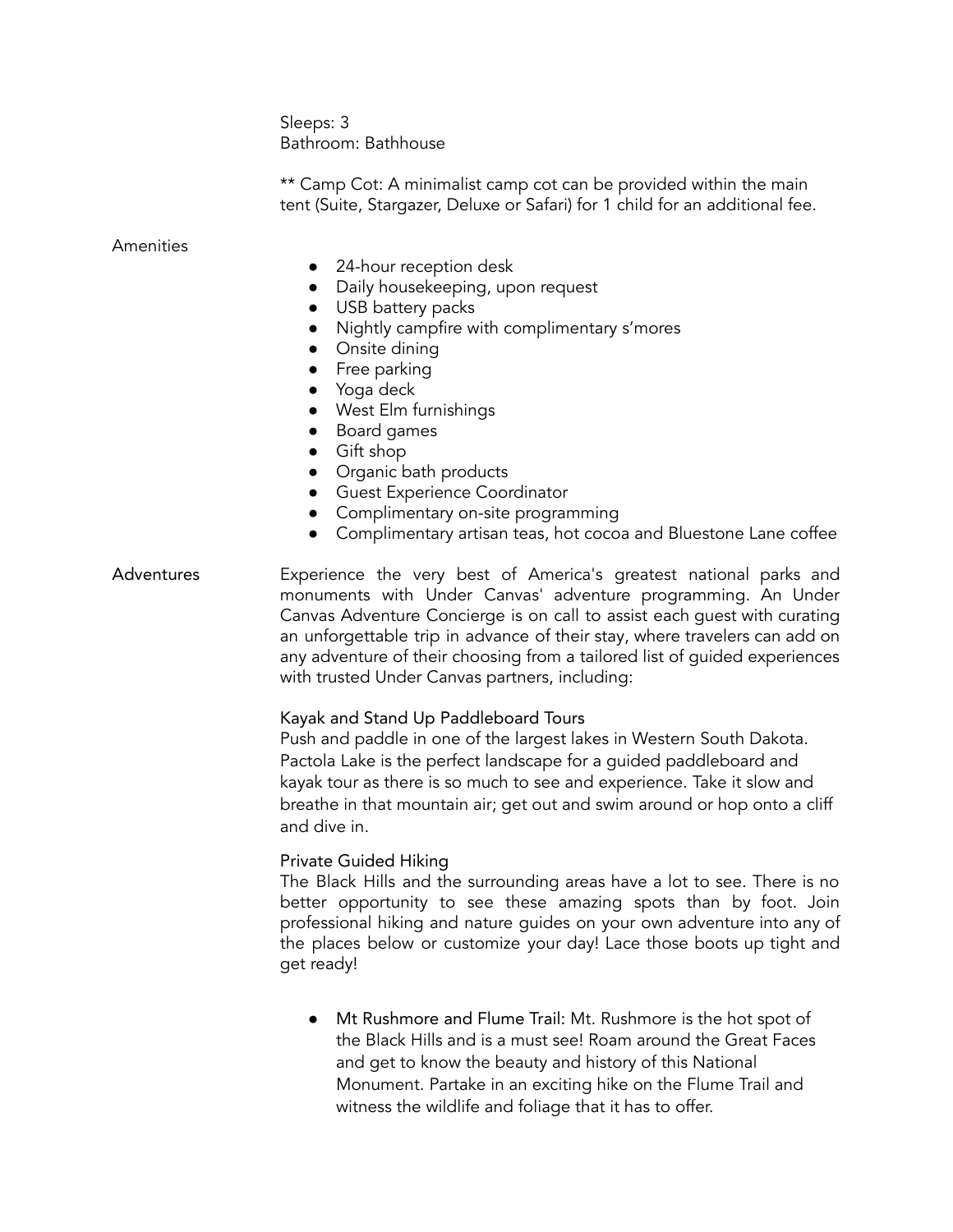- **●** Mt Rushmore and Custer State Park: The morning will be spent near Sylvan Lake in Custer State Park. Pick your hike depending on your fitness level and interests. You will stop for a nice lunch followed by an afternoon spent at Mount Rushmore National Memorial in the beautiful Black Hills.
- **●** Badlands National Park: This National Park brings visitors from all around the world. Join a professional guide as you and your group explore the area on foot. Sharply eroded buttes, pinnacles and spires make up over 240,000 acres of this national gem; there is no other place like this!
- **●** Spearfish Canyon: There are multiple hiking options throughout this limestone gorge in the Black Hills. Spearfish Creek inhabits the canyon floor while many waterfalls flow into the creek from the towering red cliffs. Great site seeing and exploring in this area; don't miss it!
- **●** Devil's Tower National Monument: Located in Wyoming, but still part of the Black Hills, Devil's Tower stands at a whopping 1,200 feet! Considered a geological wonder to all, the tower and its surrounding areas are a hot spot for hikers and adventurer seekers alike.

## Private Bicycle Tour

Cruise through the beautiful Black Hills on your choice of Mountain Bike or Comfort Bike. Ride through some of the most beautiful parts of the Black Hills on the Mickelson Trail. Whether you are a bike enthusiast or the average traveler, this trail is easily manageable for the entire family.

### Private Driving Tour

This is a journey that celebrates the three most popular destinations in the Black Hills. Mount Rushmore, Crazy Horse and Custer State Park are awaiting your arrival. Experience the sites, learn history, and hear stories from professional guides who have decades of experience to share. Badlands National Park and other custom tours are also available upon request.

Black Hills Intro to Climbing & Custer State Park Wildlife Tour

Ropes Course, Zipline, & Alpine Slide with Hiking Adventure Choose from exciting activities such as the Ropes Course, Zipline, Alpine Slide, and Tubing or try them all! You will spend the morning at the adventure park followed by an afternoon of light hiking in the Black Hills.

\* All offerings are subject to availability; contact our Adventures Concierge in advance of your trip for details, or the Guest Experience Coordinator on-site.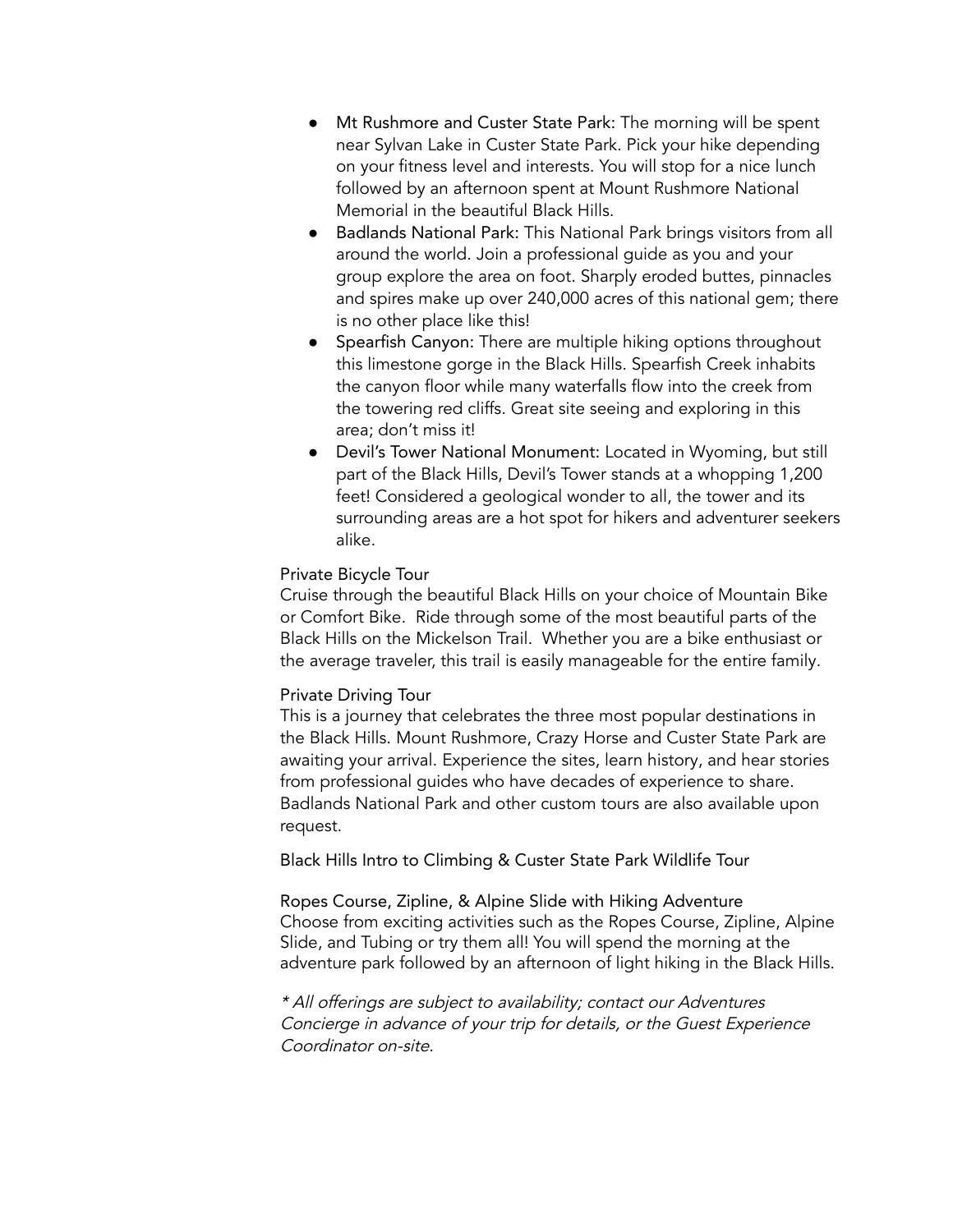Dining Under Canvas offers wholesome and delicious café-style dining on-site, which can be enjoyed inside or out. Enjoy a leisurely breakfast in camp with a Bluestone Lane espresso drink to fuel your day's adventure. For dinner, dine al fresco with unparalleled views of rolling pine hills and the monument itself, lit up at night. Under Canvas Mount Rushmore also offers plenty of Grab N Go provisions available for purchase, including pre-packaged bites and dry snacks prepared daily for a day of adventure.

See more on our culinary approach [here](https://www.undercanvas.com/culinary/).

Awards

- Conde Nast Traveler Readers' Choice: The Best Resorts in the World (2020)
- Conde Nast Traveler Readers' Choice: Top Ten Resorts in the U.S. (2020)
- Conde Nast Traveler Readers' Choice: Top 40 Resorts in the Midwest and West (2020)

# Mindful Approach

By staying at Under Canvas, you take part in our mission to inspire connections with extraordinary places, people, and the planet by enhancing the outdoors. Connection with nature makes us healthier, happier ambassadors of the environment; our most precious commodity. This manifests in the design choices we make and the experiences we curate for our guests. Here are some of the ways we uphold our mission.

## Thoughtful Innovation

Pioneering the outdoor hospitality space, we employ thoughtful enhancements across our camps designed to elevate the guest experience — through curated adventure programming, culinary innovation, and localized design aesthetic that reflects the surrounding natural environment..

## Unplug and Recharge

Wifi is intentionally not offered to our guests, so that they can disconnect from technology and reconnect with others.

# Environmental Consciousness

Guests will notice some design features throughout camp that go a long way towards preserving the great outdoors — pull chain showers, faucets that automatically shut off, low-flow toilets and a towel reuse program. Accordingly, our camps use significantly less water and energy than a hotel of similar size. Additionally, low level lighting is used throughout camps, mitigating light pollution and amplifying the night sky.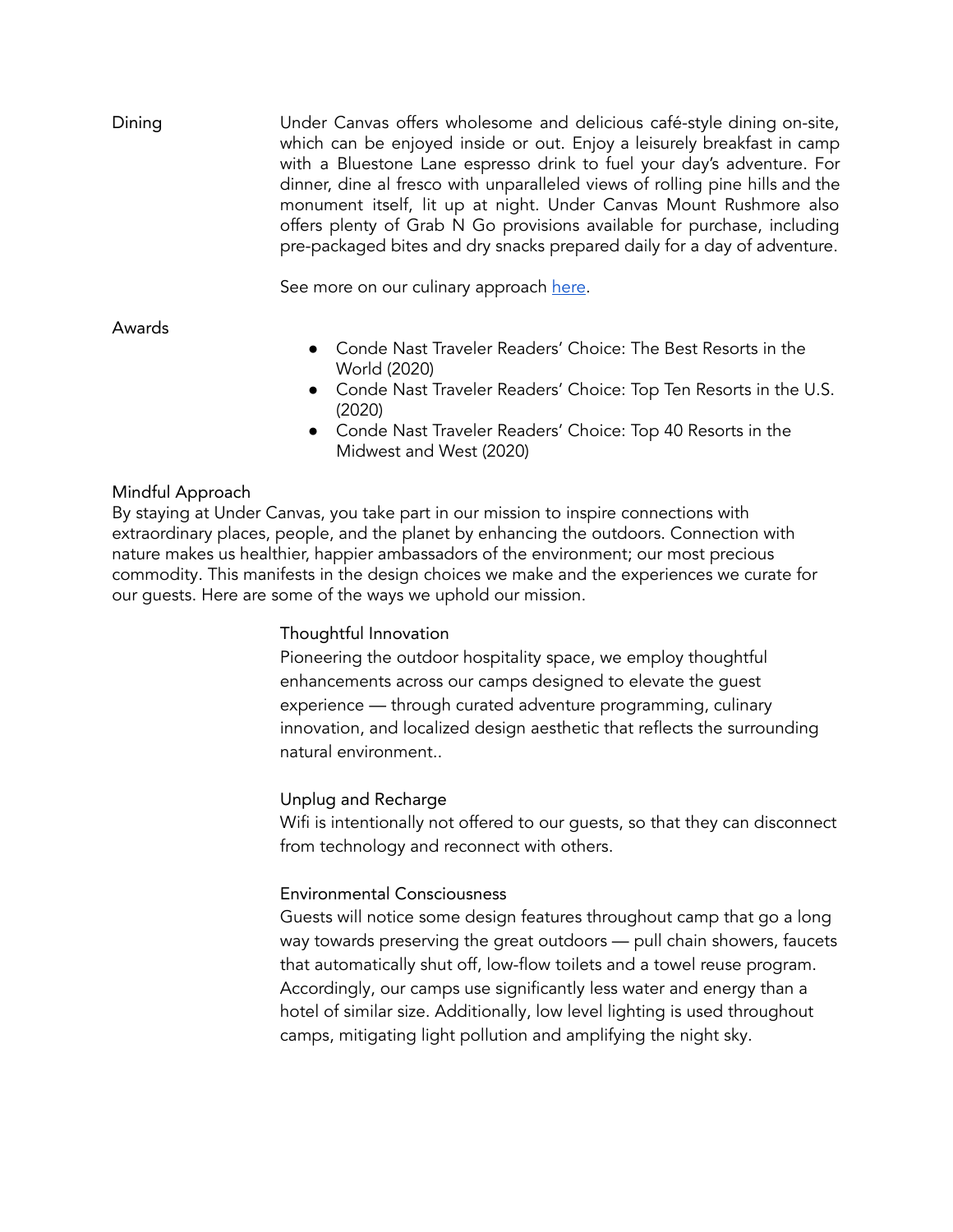### Land Conservation

Under Canvas camps are designed to minimize disturbance and maximize open space, each with dedicated, undisturbed green spaces. Land donations, adaptive use, and partnerships with local conservation-based organizations are also part of our commitment.

## In Good Company

We partner with brands who share the same care for our planet, including plant-based EO® bath products made in a zero waste facility, West Elm furnishings that support sustainable initiatives, and lululemon, who committed to 100% renewable electricity for their owned and operated facilities.

# Giving Back to Nature

As lovers of the outdoors and the beautiful lands that surround our camps, Under Canvas has joined forces with The Nature Conservancy, a global environmental nonprofit working to conserve the lands and waters on which all life depends, to help fund conservation and raise awareness through education, volunteer efforts and donation programs. Working together to educate on the dual threats of the climate crisis and extreme loss of biodiversity, Under Canvas is building on our mission to inspire connections with extraordinary places, people, and the planet by enhancing access to the outdoors.

- Brand Partners Under Canvas Bryce Canyon is pleased to partner with the following brands, found throughout each of our sites and in our lobby retail selection:
	- West Elm
	- Bluestone Lane
	- lululemon
	- Parks Project
	- Pendleton
	- EO bath products
	- Amass
	- Sun Bum
	- Gibson guitars

## Health & Wellbeing With social-distancing at the core of its very inception, Under Canvas is the ideal upscale outdoor experience, continuing to follow CDC guidelines and uphold strict guidelines and protocols in 2022. Find current initiatives in detail [here.](https://www.undercanvas.com/health-wellbeing/)

Contact 24342 Presidio Ranch Road Keystone, SD 57751 888.496.1148